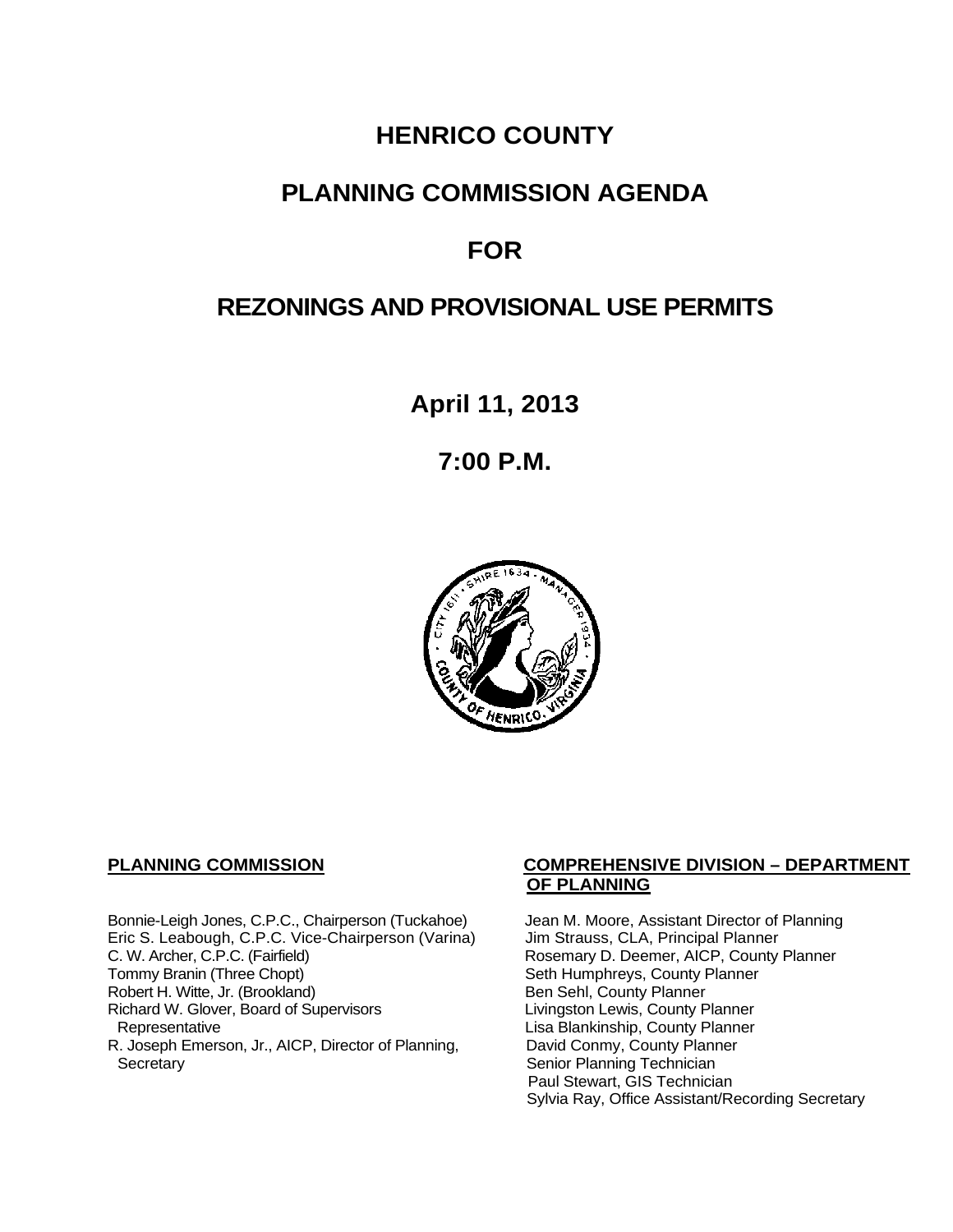#### **PLANNING COMMISSION REZONING MEETING FINAL AGENDA APRIL 11, 2013**

**BEGINNING AT 7:00 P.M.**

**WELCOME:**

**PLEDGE OF ALLEGIANCE:**

**RECOGNITION OF NEWS MEDIA:**

**CALL TO ORDER:**

**REQUESTS FOR WITHDRAWALS AND DEFERRALS: (0); (1)**

**REQUESTS FOR EXPEDITED ITEMS: (1)**

**CASES TO BE HEARD: (3)**

**BROOKLAND:**

None.

#### **VARINA:**

**REZ2013-00005 James W. Theobald for Atack ME Tech Park Partners LLC:**  Request to amend proffered conditions accepted with Rezoning Case C-60C-97 on Parcel 844-704-9230 located on the east and west lines of Techpark Place south of its intersection with Technology Boulevard. The applicant proposes to amend Proffer 1 related to uses to allow outside storage. The existing zoning is M-2C General Industrial District (Conditional). The 2026 Comprehensive Plan recommends Office, Office/Service, and Environmental Protection Area. **Staff – Ben Sehl Deferred to the May 9, 2013 Meeting**

#### **FAIRFIELD:**

# *(Deferred from the February 14, 2013 Meeting)*

Andrew Condlin and Jennifer Mullen for The Rebkee **Company:** Request for a Provisional Use Permit under Sections 24-58.2(a), 24-120 and 24-122.1 of Chapter 24 of the County Code in order to allow 24 hour operation of a proposed convenience store with fuel pumps (Wawa) on part of Parcel 807-730-9116 located in the northwest quadrant of the intersection of N. Laburnum Avenue and Creighton Road. The existing zoning is B-2C Business District (Conditional). The 2026 Comprehensive Plan recommends Office. The site is located in the Airport Safety Overlay District. **Staff – Lisa Blankinship**

**Recommended for Denial**